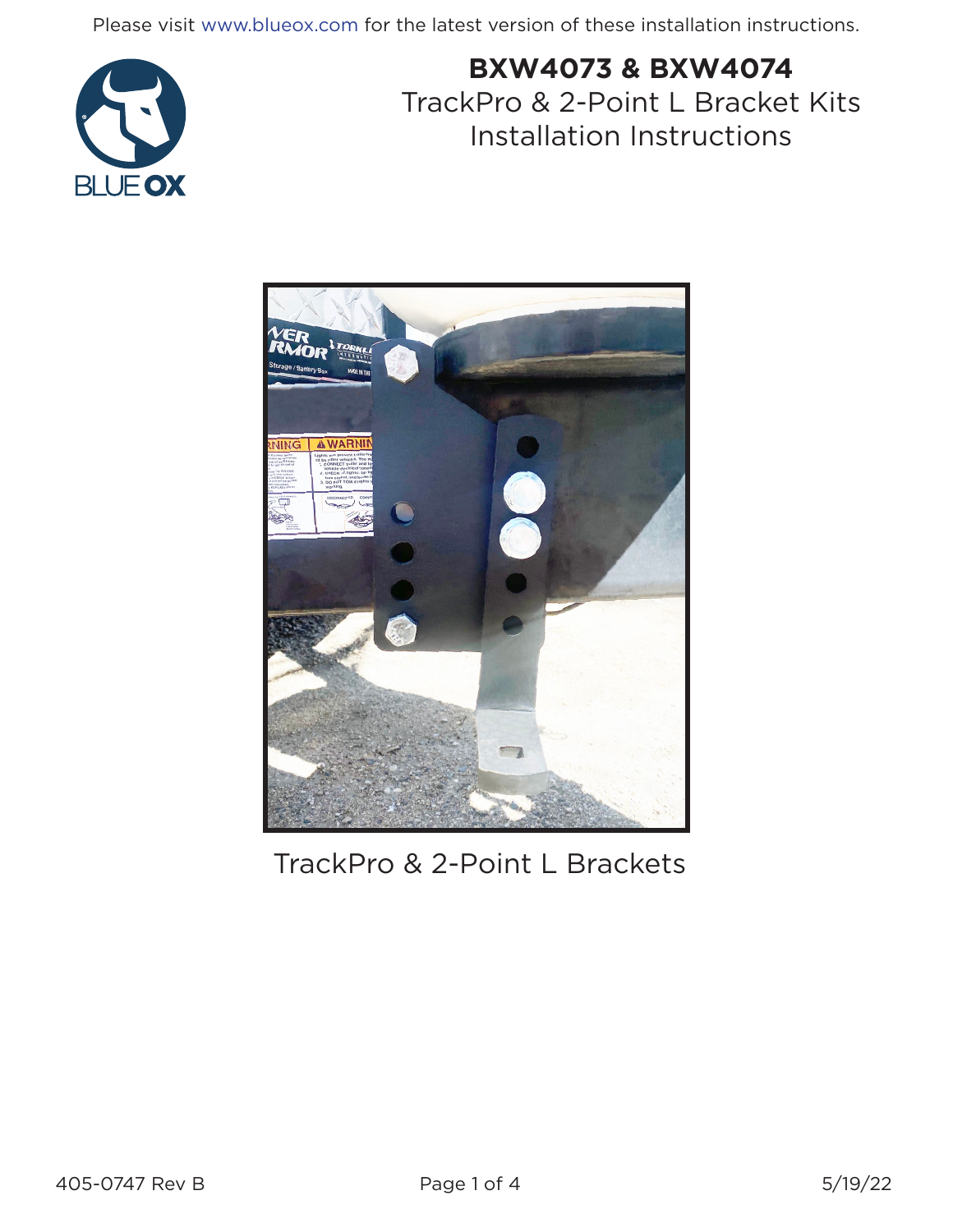### BXW4073 & BXW4074 TrackPro & 2-Point L Bracket Kits Installation Instructions

## BXW4074 Kit, L Bracket Pair Installation

- 1. Install the weight distribution hitch per manufacturer's instructions.
- 2. Measure 20"-25" back from the center of the ball coupler and mark this point on the trailer tongue frame on both sides. Center the L bracket mounting holes on the backing plate over the marked area so that the offset is towards the front of the trailer on each side. Both backing plates should be an equal distance from the ball coupler. Remove or relocate any obstructions on the trailer tongue framework if necessary. Finger tighten the bolts on the backing plates at this time.
- 3. The end of the spring bar should be a minimum of 4" from the center of the L bracket backing plate to the open end of the bar. After verifying that the L brackets are 20"-25" from the center of the coupler, fully tighten the 1/2" hex head bolts against the trailer tongue framework.
- 4. Install L brackets onto backing plate by inserting the two (2) 1/2" whiz flange bolts leaving the top hole open on the L bracket. Apply Blue Loctite to the threads and torque bolts 78 ft/lbs.

#### *Repeat on other side of the trailer*



|  | <u>Item No. 2014 Part No. 2014 Description</u> Description 2014 |  |
|--|-----------------------------------------------------------------|--|
|  |                                                                 |  |
|  |                                                                 |  |
|  |                                                                 |  |
|  |                                                                 |  |
|  |                                                                 |  |
|  |                                                                 |  |
|  |                                                                 |  |
|  |                                                                 |  |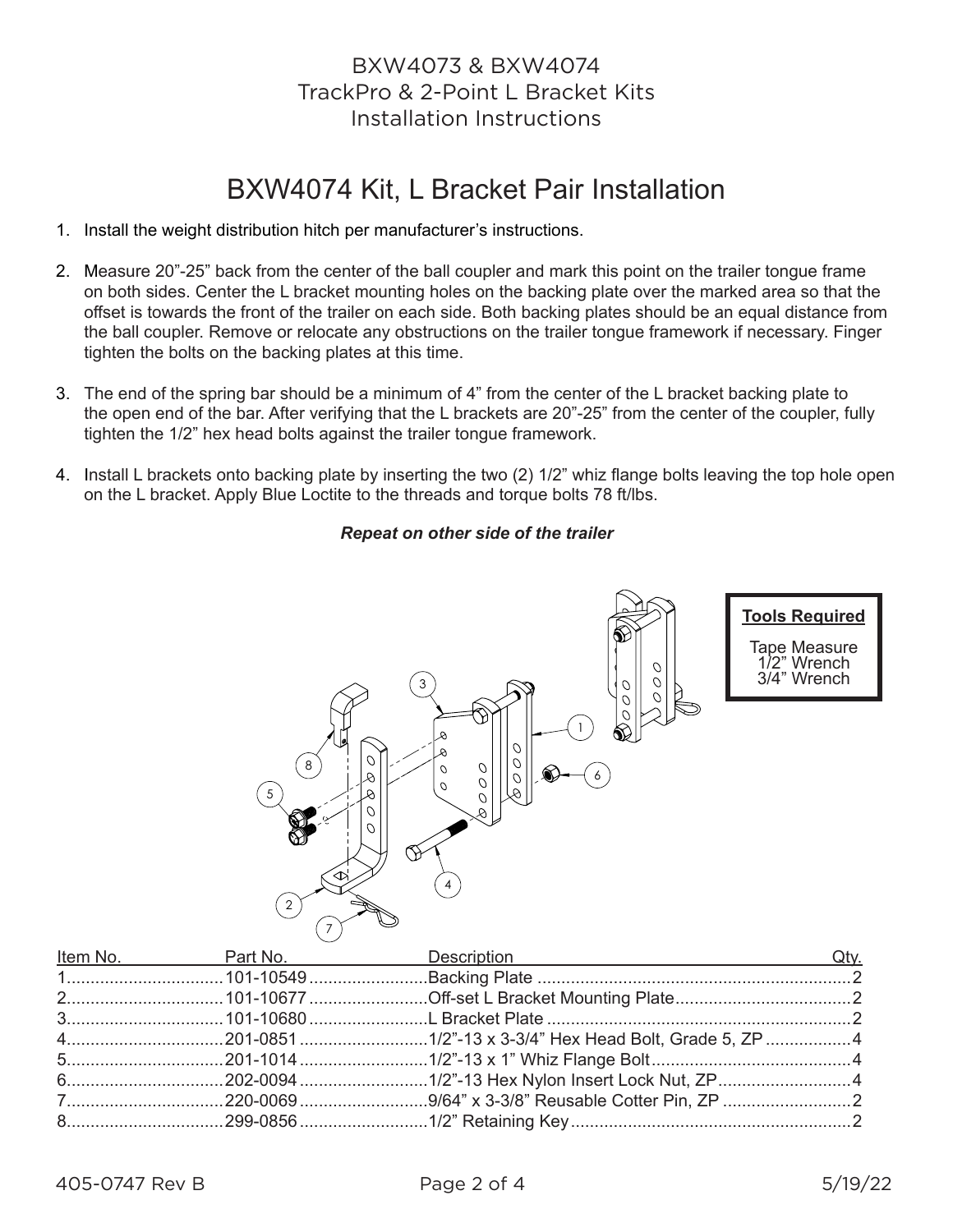### BXW4073 & BXW4074 TrackPro & 2-Point L Bracket Kits Installation Instructions

## BXW4073 Kit, L Bracket, Single

- 1. Install the weight distribution hitch per manufacturer's instructions.
- 2. Measure 20"-25" back from the center of the ball coupler and mark this point on the trailer tongue frame on both sides. Center the L bracket mounting holes on the backing plate over the marked area so that the offset is towards the front of the trailer on each side. Both backing plates should be an equal distance from the ball coupler. Remove or relocate any obstructions on the trailer tongue framework if necessary. Finger tighten the bolts on the backing plates at this time.
- 3. The end of the spring bar should be a minimum of 4" from the center of the L bracket backing plate to the open end of the bar. After verifying that the L brackets are 20"-25" from the center of the coupler, fully tighten the 1/2" hex head bolts against the trailer tongue framework.
- 4. Install L brackets onto backing plate by inserting the two (2) 1/2" whiz flange bolts leaving the top hole open on the L bracket. Apply Blue Loctite to the threads and torque bolts 78 ft/lbs.



|  | <u>Item No. 2011 Part No. 2018 Description</u> Description Caty. |  |
|--|------------------------------------------------------------------|--|
|  |                                                                  |  |
|  |                                                                  |  |
|  |                                                                  |  |
|  |                                                                  |  |
|  |                                                                  |  |
|  |                                                                  |  |
|  |                                                                  |  |
|  |                                                                  |  |